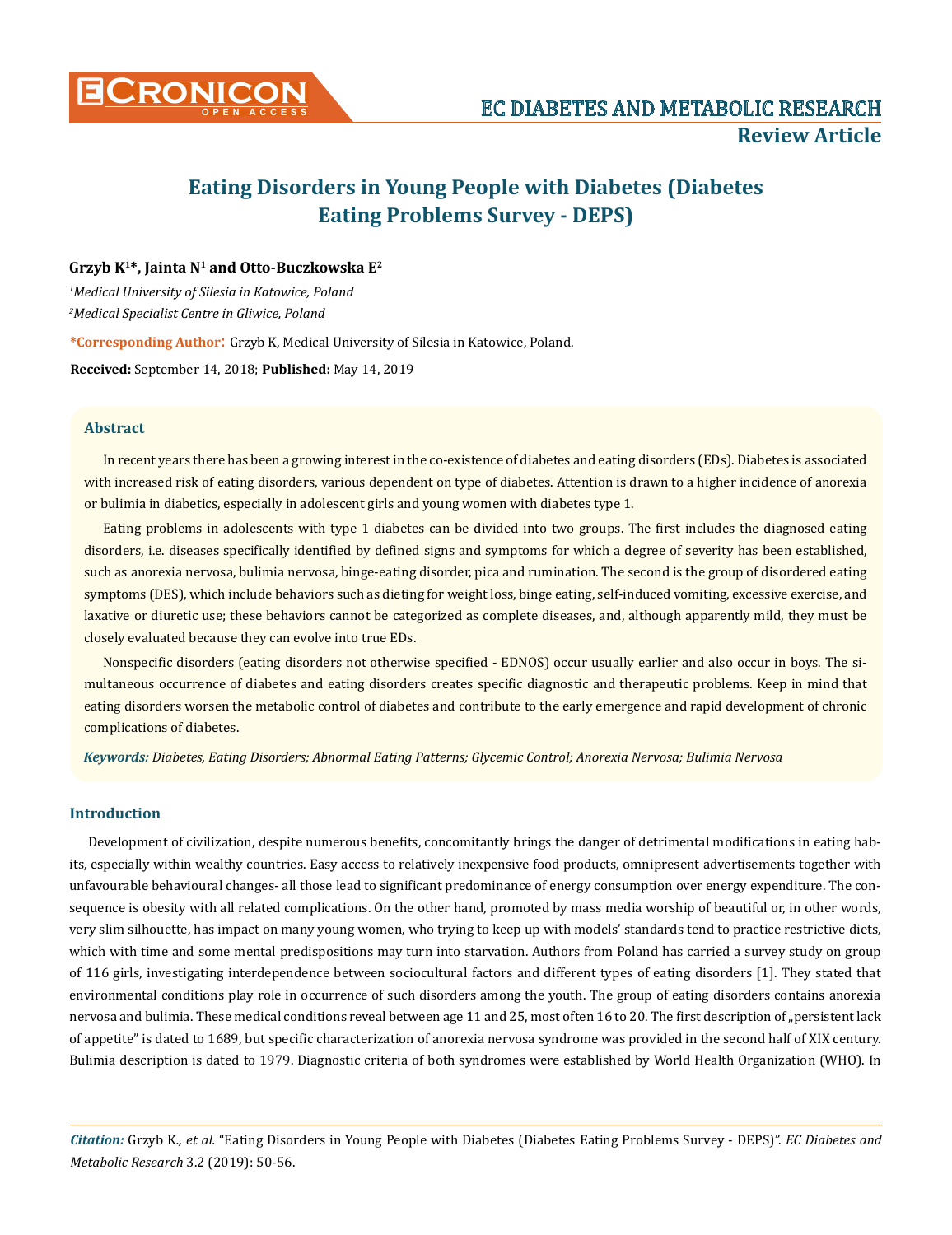51

either case, lack of one's own body acceptance dominates and while in anorexia- fear of obesity leads to unequivocal refusal to accept food, in bulimia there exists irresistible desire of eating and attempts to prevent gaining weight inducing vomiting, taking laxatives, diuretics or medicines decreasing appetite. EDs develop on psychogenic grounds, a lot of factors play role in revelation of the disorder (conflict in family or school, heartbreak etc.). Patients usually present some typical personal attributes and have difficulties in interacting with others. Their relations within family are disturbed in particular, especially with mothers and older sisters. Eating disorders significantly oftentimes occur among young patients with type 1 diabetes, but they are also described in type 2 diabetics. Not only EDs occur more often in the population of diabetics, but also the clinical course of these conditions is distinct and much more threatening than typically, therefore overview of this issue is worth attention.

## **Anorexia (Anorexia Nervosa - AN)**

AN is a particularly dangerous disorder; the apex of its revelation is between age 14 and 18 and it affects mostly the girls or young women, but more and more frequently AN is diagnosed among boys and men. The disease begins with body's self-acceptance deficiency. It might be a disagreement with onset of puberty and occurrence of woman's silhouette attributes. In some cases, menarche may be the trigger. Oftentimes, it is the willing to liquidate excessive corpulence that causes the girls to start dieting. The pathogenesis of AN is complex, some authors claim that genetically determined personal characteristics might be involved. The crucial role is played by external factors with influence of habitat and conflicts in family. Within their studies on ED pathogenesis, German authors have recently presented an interesting report [2]. The authors pointed out that physical hyperactivity represents a frequent symptom of anorexia nervosa. They stated that the ghrelin level is positively associated with physical activity among anorexia nervosa patients, suggesting an implication of these peptide hormone in the regulation of physical activity in AN.

Symptoms typical for AN are as follows: determined refusal of food intake, lowering of body mass either below 85% of proper value or with BMI (body mass index) below 17,5, pubertal delay or amenorrhoea more than 3 months. Two types of AN are distinguished- one is restrictive, manifested by refusal of food intake, the other one is bulimic-restrictive which contains over usage of laxatives, diuretics or provoking of vomiting. Initially, a loss of body mass affects adipose tissue, but when the fat reservoir is drained- the catabolism of systemic proteins appears. The consequence is aggravation of cachexia symptoms, reduction of body mass below 75% of adequate, occurrence of hypothermia, hypotension, heart rate below 35 beats per minute. At first, laboratory tests do not indicate any abnormalities, afterwards however, fluid and electrolyte imbalances occur. Such aberrations may be specially dramatic among juvenile patients. Thereafter, hormonal disturbances reveal. Skeletal ossification processes might be perturbed as well. There are multiple nonspecific changes on the electrocardiogram of patients with AN. Echocardiography may reveal mitral valve prolapse, which is reversible with weight gain. Fluid, electrolyte and acid-base imbalances appear, endocrine abnormalities escalate. Patients with anorexia have severe- but reversible- hypercholesterolemia. Later in the disease, there may be elevation of serum aminotransferase, which signals a critical, life-threatening condition with multiorgan failure and requires urgent calorie repletion. Despite accretion of symptoms (cachexia, body temperature lowering, hypotension, absence of period etc.) afflicted girls usually preserve intellectual and physical efficiency for a long time.

### **Bulimia (Bulimia Nervosa, BN)**

Bulimia is more frequent than anorexia nervosa. Symptoms typical for this ED contain food issue single-mindedness, excessive food intake with provoking vomiting afterwards, attempts to prevent obesity by emesis or taking such medicaments as diuretics, laxatives or thyroid hormones. Quite often so-called night-eating syndrome (NES) exists- sick person consumes excessive amounts of food at night and refuses to eat during the day. The mechanism leading to development of BN might be diversified. Laboratory outcomes reveal fluid and electrolyte disturbances. About 50% of patients have serum abnormalities, most commonly hypochloremic metabolic alkalosis and hypokalemia, due to vomiting.

#### **Eating disorders in diabetics**

The first descriptions of EDs among diabetics are dated 1973. Eating problems in adolescents with type 1 diabetes can be divided into two groups. The first one includes the diagnosed eating disorders (EDs) such as anorexia nervosa, bulimia nervosa, binge-eating

*Citation:* Grzyb K*., et al.* "Eating Disorders in Young People with Diabetes (Diabetes Eating Problems Survey - DEPS)". *EC Diabetes and Metabolic Research* 3.2 (2019): 50-56.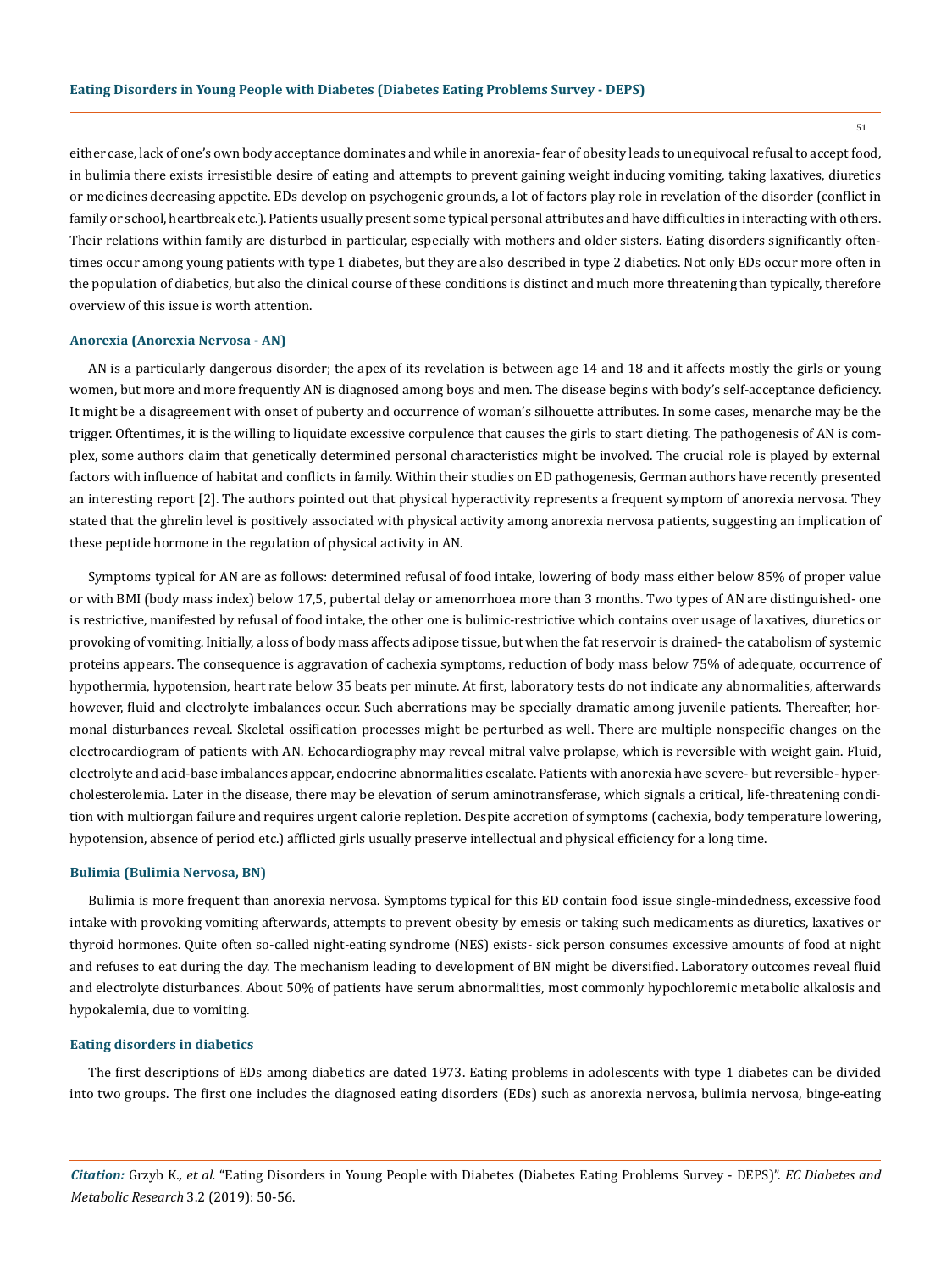52

disorder, pica and rumination. The second one is the group of disordered eating symptoms (DES) which include behaviors such as dieting for weight loss, binge eating, self-induced vomiting, excessive exercise and laxative or diuretic use; these behaviors cannot be categorized as complete diseases and, although apparently mild, they must be closely evaluated because they can evolve into true EDs [3-6]. Recently, there have been conducted a lot of studies, pointing to more precise classification of EDs [16,17].

Outcomes of registry-based surveys on this subject, conducted in different countries, have been lately presented. Extensive discussion of eating disorders among patients with diabetes type 1, based on literature and personal observations, has been submitted by Pinhas-Hamiel., *et al.* [7] also De Paoli et Rogers discussed this issue on the basis of literature [8]. Authors emphasized the fact that such disorders are specially threatening in patients taking insulin, as there may quickly occur significant deterioration of metabolic control leading to decompensating process. An interesting issue of reduction in insulin ingestion as a consequence of disordered eating behavior in patients with type 1 diabetes, was presented by De Paoli et Rogers, with reference to current literature [9]. Among patients with type 1 diabetes there may occur different types of eating disorders. Lately, Moskovich., *et al.* have pictured the analysis of OBE (objective binge eating) prevalence in the group of 83 adults, mainly women with insulin-dependent diabetes [9]. Results from this surveys indicate that emotional condition may have some impact on occurrence of OBE and also may lead to increase of postprandial glucose level. German authors have recently presented analysis of 31 556 girls with type 1 diabetes. In this group there were 155 (0.49%) girls with anorexia nervosa, 85 (0.27%) girls with bulimia nervosa, 45 (0.14%) girls with binge eating disorder, and 229 (0.73%) girls with eating disorders not otherwise specified [10]. Authors claim, that there is a number of indicators coming out soon after diagnosis of diabetes that should prompt screening tests for eating disorders. Among diabetics, the trigger of eating disorder is often a quick gain of weight soon after beginning the insulin therapy. Markowitz., *et al.* devoted attention to the occurrence of the band DEP especially related to insulin manipulation in youth after initiation of insulin pump therapy [15]. The authors stated that initiation of insulin pump therapy was associated with diminished endorsement of disordered eating behaviors in youth with type 1 diabetes. As long as great attention is being paid to the issue of EDs among patients with type 1 diabetes, less often is it considered in patients suffering from type 2 diabetes. Recently however, it has gathered more commitment. Due to Spanish authors, eating disorders may apply to 40% of patients with diabetes type 2 and the risk of vascular complications is much bigger in this population [11]. Connection between eating abnormalities and type 2 diabetes mellitus was presented by Nieto-Martínez., *et al* [12]. The analysis indicated enlarged risk of diabetes type 2 in patients with BN, while the risk was diminished in patients with AN. Another analysis was submitted by scientists from Sweden who studied frequency of type 2 diabetes onset among patients suffering from anorexia. On the basis of over 17 thousands population with AN, authors state that significant restriction of food consumption contributes to lower rate of diabetes type 2 cases [13]. It was concluded, that there is a need for further observations if average restriction in food intake in general population might reduce such high rate of diabetes type 2 occurrence. Lately, a vast report on EDs among patients with non-insulin dependent diabetes was presented by Polish researchers [14]. The assessment was conducted on the basis of medical documentation. Authors highlighted the necessity of creating procedures which enable prompt diagnosis of eating disorders and therefore rapid therapeutic interventions.

Eating disorders may be dangerous for generally healthy people- those not revealing any serious organic diseases, but they are a special threat for patients suffering from diabetes, mostly if they are treated by insulin. In the case of such patients, almost every metabolic homeostasis imbalance may result in life-threatening acute diabetic complications and in acceleration of chronic complications occurrence [18,19].

 A lot of research programmes about existence of EDs among diabetics have been developed, which indicates seriousness of this issue [20]. The prevalence of disordered eating in people with Type 1 diabetes mellitus is twice as big as in their counterparts without diabetes and is associated with worse biomedical outcomes and greater mortality [21]. Araja., *et al.* have checked the results of research carried out in Australia [23]. The authors stated that disordered eating behaviors (DEB) and body dissatisfaction in female youth with type 1 diabetes appear more often in comparison with their peers without diabetes.

Patients with diabetes much more frequently experience eating disorders not otherwise specified (EDNOS) than classic disorders such as AN or BN. Eating disorders in this population typically appear earlier and affect boys as well. Recently, Norwegian authors, on the basis

*Citation:* Grzyb K*., et al.* "Eating Disorders in Young People with Diabetes (Diabetes Eating Problems Survey - DEPS)". *EC Diabetes and Metabolic Research* 3.2 (2019): 50-56.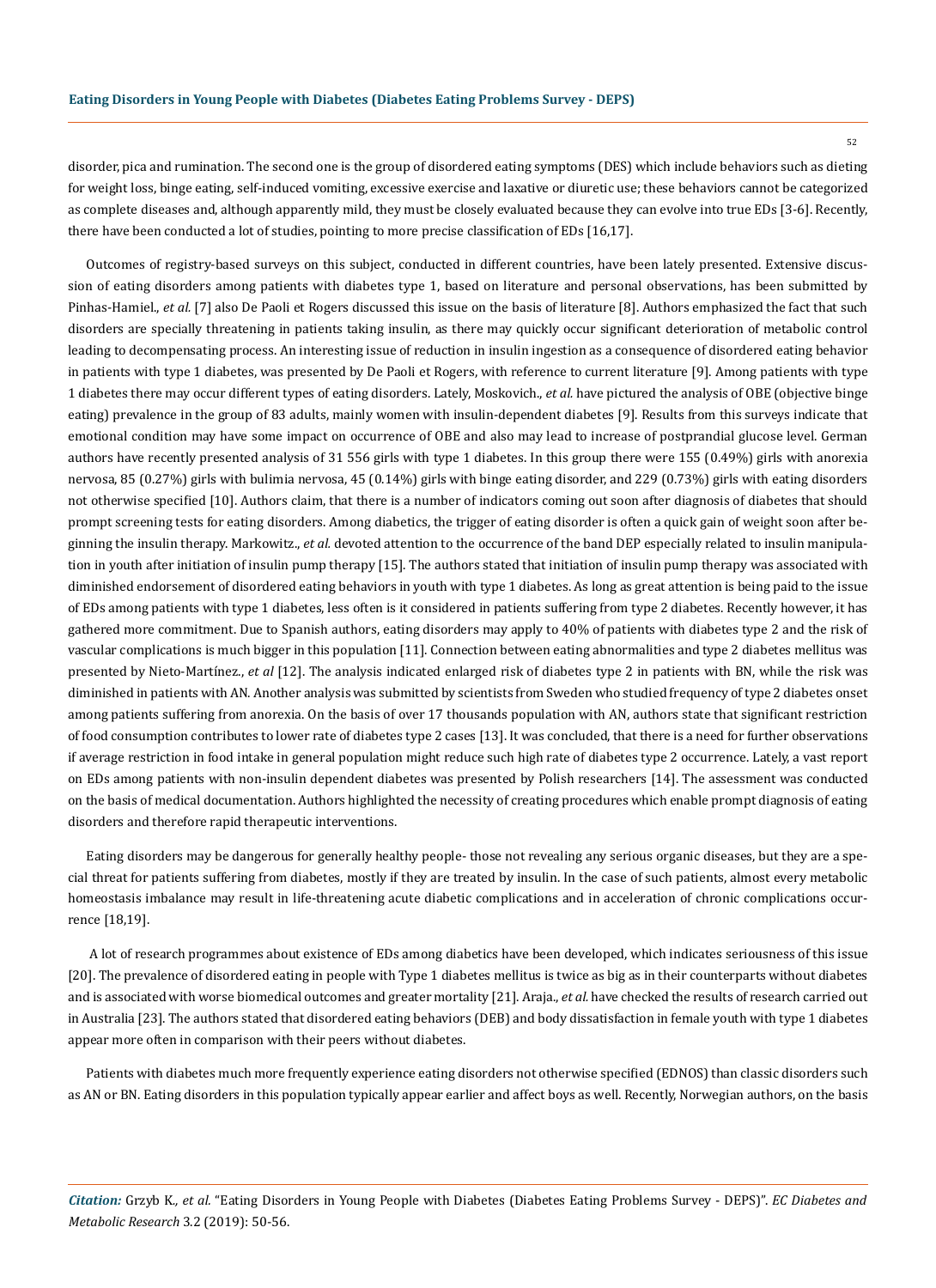of their own experiences and literature analysis, have presented the issue of EDs occurrence among juvenile patients suffering from type 1 diabetes, including some differences related to the sex of subjects. Significant gender differences were demonstrated in the pattern of correlates of eating disorder pathology [22]. The authors believe that greater clinical awareness of illness perceptions, attitudes toward insulin and insulin restriction may potentially decrease the risk of developing eating disorders among female adolescents with type 1 diabetes, and the subsequent increased morbidity and mortality associated with comorbid type 1 diabetes and eating disorders.

#### **Diaborexia**

This is the term proposed for the determination of eating disorder with emotional basis in adolescents with diabetes. Numerous reports, which appeared in recent years, require attention to the possibility of occurrence of incomplete forms of eating disorders.

The research is mainly devoted to juvenile patients with type 1 diabetes [24]. Young., *et al.* presented a meta-analysis of the literature, which shows that eating disorders in juvenile diabetic patients are much more common than in healthy peers [25]. Such was also recently presented by Polish authors [26]. Italian authors have recently presented a comprehensive discussion of the occurrence of eating disorders in insulin-treated diabetic patients, with type 1 or type 2 diabetes aged from 13 to 55 years, based on literature data and own observations [27].

According to the authors, although literature data relating to ED and DEB in diabetic patients focuses largely on subjects with type 1 diabetes, ED would seem to impinge heavily also on subjects with type 2 diabetes. At the same time, although these disorders are manifested largely during adolescence, they frequently persist, particularly if left untreated, into adulthood [28].

As mentioned before, the pathogenesis of disturbed eating behaviors (DEB), encompasses mild as well as more extreme dieting behavior, binge eating attacks, and compensatory behavior for weight control is complex and multifactorial [29]. These disorders, as already mentioned, are often associated with insulin therapy. Markowitz in study on a group of 43 patients of ages 10 - 17 years who were on insulin pump therapy, reported that participants who were overweight or obese scored higher on DEPS-R (Diabetes Eating Problem Survey-Revised) than those who were of normal weight [15]. Omitting or giving less insulin than required is a unique tool to reduce weight in type 1 diabetes [30]. When insulin is omitted, the catabolism of lipids and the induced glycosuria results in excretion of calories with urine and contributes to weight loss [31]. Most studies on eating disorders in patients with type 1 diabetes concern adolescents. According to recent published research, among adolescents with type 1 diabetes, irregular or infrequent meal consumption appears to signal potential ED pathology, as well as being associated with poorer metabolic control [32]. According to the authors, this suggests the importance of routine assessment of eating patterns in adolescents with type 1 diabetes in order to improve detection of ED pathology and to facilitate improved metabolic control and the associated risk of somatic complications. Recently however, there have been reports of disordered eating behaviors in adult men and women with type 1 diabetes - especially overweight patients with poor glycemic control. Such studies have been presented by American authors, who paid attention to the need to assess the occurrence DEB in both male and female emerging adults with type 1 diabetes, especially in overweight patients with poor glycemic control [33]. The Portuguese authors drew attention to the importance of research on DE in the population with diabetes, particularly to insulin omission as a compensatory behavior that is inappropriate and harmful to health [34].

## **Treatment of eating disorders in patients with diabetes**

Extensive discussion of literature concerning prevention of eating abnormalities in the groups of high risk, including patients with type 1 diabetes, was recently submitted by Levine [35].

Treatment of persons who suffer from both an eating disorder and diabetes must include control of glycaemia and regular meals in combination with psychological treatment.

The Norwegian authors have presented their observations on usefulness of psychological therapy in women who both binge eat and have diabetes type 2 and in women with subclinical disordered eating and type 1 diabetes [36].

*Citation:* Grzyb K*., et al.* "Eating Disorders in Young People with Diabetes (Diabetes Eating Problems Survey - DEPS)". *EC Diabetes and Metabolic Research* 3.2 (2019): 50-56.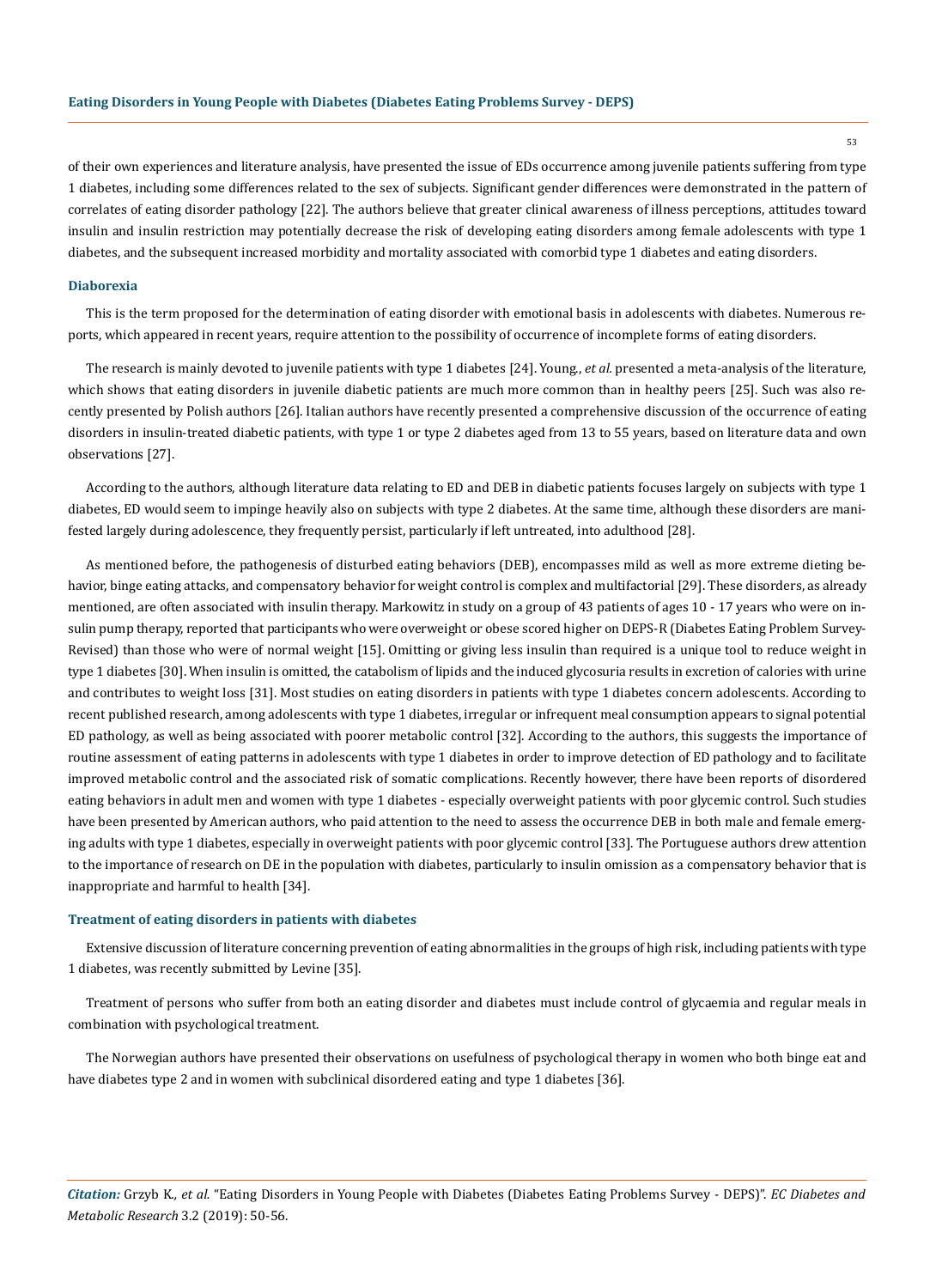## **Eating Disorders in Young People with Diabetes (Diabetes Eating Problems Survey - DEPS)**

The treatment of such disorders in diabetic patients is particularly difficult. The main task of a dietician is to design a menu that provides the right amount of calories needed to gain weight and is accepted by the patient. In diabetic patients, it is also necessary to provide metabolic control. In such cases, one of the factors leading to eating disorders may be excessive perfection in the calorie calculation of meals. Sometimes patients drastically limit food, and all their attention is focused on the calculation of meal calories and the amount they are allowed to consume. This often leads to depression. People with eating disorders and diabetes no longer see food as just food, but often as something forbidden or dangerous.

Treatment is carried out both by changing the way of nutrition and psychotherapy.

In extreme situations, it is necessary to start treatment with parenteral nutrition. In most cases, if the therapy has not been started too late, oral administration of the food is successful [36].

The process should start very carefully so as not to cause the so-called refeeding syndrome. The supply of calories should be increased with caution. It usually starts from about 500 kcal, increasing the amount in the following days, so as to get a gradual increase in body weight. Meals should be varied and have an attractive appearance, encouraging to eat. The meal program should be arranged with the participation of the patient and taking into account their dietary preferences. Meals should be served five to six times a day. The rhythm of insulin therapy should be adjusted to this. For patients treated with a continuous subcutaneous insulin infusion, it is necessary to plan the basal insulin infusion program and boluses administered.

When planning the realimentation in these patients, it is also necessary to consider the system of food exchanges. A high-energy and high-protein diet is recommended. The goal of the treatment is not only to gain body weight and metabolic control of diabetes, but also to normalize and restore the patterns of proper nutrition. Combining all these dietary recommendations with proper planning of insulin therapy to maintain good metabolic compensation requires the help of experienced dietitian who is an important member of the therapeutic team. Often, the help of an experienced psychologist is also necessary.

Most recently, an interesting report on efforts to modulate microflora was published. In the opinion of authors, such procedure may become an addition to AN treatment as part of nutritional or psychobiotic intervention [37].

#### **Conclusions**

Eating disorders should be suspected in patients with recurrent diabetic ketoacidosis or poor glycemic control that are resistant to attempts of improvement. Special attention should be paid to young people in adolescence [3].

World Health Organization statistics show that risk for an eating disorder (Eating Disorder Risk Inventory-3 Risk Composite) was 12.7%, whereas approximately 36.0% had disturbed eating behaviors [38]. Routine psychosocial screening and management of people with diabetes is recommended. Rancourt., *et al.* after analysing medical documentation of the youth and adolescent patients, discussed usability of different models of recognition and interventions in prevention of DEB (disordered eating behaviors) in type 1 diabetes mellitus [39]. Treatment includes decreasing dietary restraint, promoting healthy eating, and either psychiatric counseling or psychological intervention, or both.

## **Bibliography**

- 1. Pilecki MW., *et al*[. "Socio-cultural context of eating disorders in Poland".](https://www.ncbi.nlm.nih.gov/pmc/articles/PMC4797342/) *Journal of Eating Disorders* 4 (2016): 11.
- 2. Hofmann T., *et al*[. "Plasma kisspeptin and ghrelin levels are independently correlated with physical activity in patients with anorexia](https://www.ncbi.nlm.nih.gov/pubmed/27693487)  nervosa". *Appetite* [108 \(2017\): 141-150.](https://www.ncbi.nlm.nih.gov/pubmed/27693487)
- 3. Kınık MF., *et al*[. "Diabulimia, a Type I diabetes mellitus-specific eating disorder".](https://www.ncbi.nlm.nih.gov/pmc/articles/PMC5396822/) *Turkish Archives of Pediatrics* 52.1 (2017): 46-49.
- 4. Moosavi M., *et al*[. "Intentional hypoglycemia to control bingeing in a patient with type 1 diabetes and bulimia nervosa".](https://www.ncbi.nlm.nih.gov/pubmed/25282003) *Canadian [Journal of Diabetes](https://www.ncbi.nlm.nih.gov/pubmed/25282003)* 39.1 (2015): 16-17.

*Citation:* Grzyb K*., et al.* "Eating Disorders in Young People with Diabetes (Diabetes Eating Problems Survey - DEPS)". *EC Diabetes and Metabolic Research* 3.2 (2019): 50-56.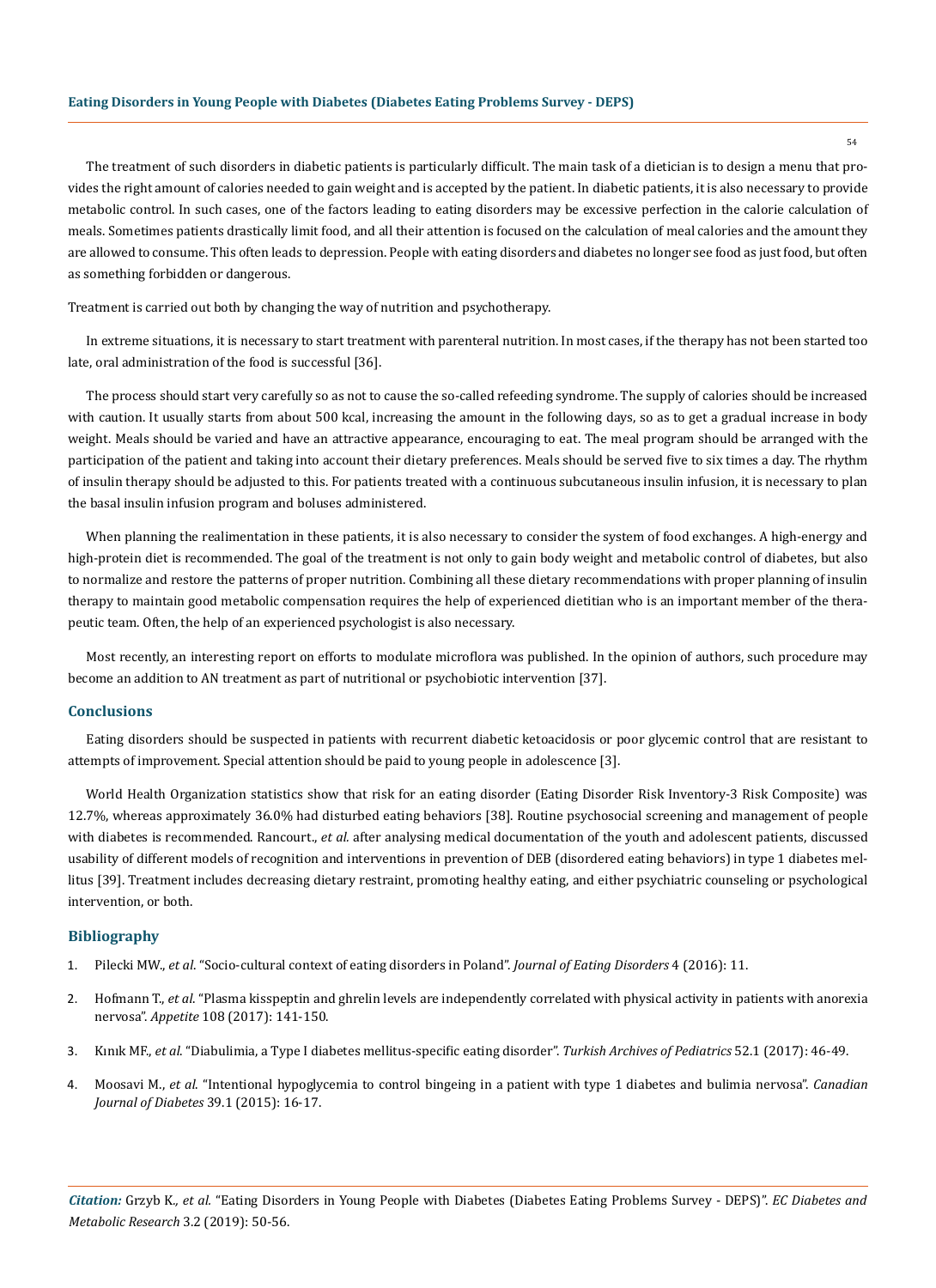## **Eating Disorders in Young People with Diabetes (Diabetes Eating Problems Survey - DEPS)**

- 5. Staite E., *et al*[. "'Diabulima' through the lens of social media: a qualitative review and analysis of online blogs by people with Type 1](https://www.ncbi.nlm.nih.gov/pubmed/29855073)  [diabetes mellitus and eating disorders".](https://www.ncbi.nlm.nih.gov/pubmed/29855073) *Diabetic Medicine* 35.10 (2018): 1329-1336.
- 6. Toni G., *et al*[. "Eating Disorders and Disordered Eating Symptoms in Adolescents with Type 1 Diabetes".](https://www.ncbi.nlm.nih.gov/pubmed/28825608) *Nutrients* 9.8 (2017): E906.
- 7. [Pinhas-Hamiel O and Levy-Shraga Y. "Eating disorders in adolescents with type 2 and type 1 diabetes".](https://www.ncbi.nlm.nih.gov/pubmed/23266564) *Current Diabetes Reports* 13.2 [\(2013\): 289-297.](https://www.ncbi.nlm.nih.gov/pubmed/23266564)
- 8. [De Paoli T and Rogers PJ. "Disordered eating and insulin restriction in type 1 diabetes: A systematic review and testable model".](https://www.ncbi.nlm.nih.gov/pubmed/29182474) *Eating Disorders* [26.4 \(2017\): 343-360.](https://www.ncbi.nlm.nih.gov/pubmed/29182474)
- 9. Moskovich AA., *et al*[. "Real-time predictors and consequences of binge eating among adults with type 1 diabetes".](https://jeatdisord.biomedcentral.com/articles/10.1186/s40337-019-0237-3) *Journal of Eating [Disorders](https://jeatdisord.biomedcentral.com/articles/10.1186/s40337-019-0237-3)* 7 (2019): 7.
- 10. Reinehr T., *et al*[. "Worse Metabolic Control and Dynamics of Weight Status in Adolescent Girls Point to Eating Disorders in the First](https://www.ncbi.nlm.nih.gov/pubmed/30579582)  [Years after Manifestation of Type 1 Diabetes Mellitus: Findings from the Diabetes Patienten Verlaufsdokumentation Registry".](https://www.ncbi.nlm.nih.gov/pubmed/30579582) *Journal of Pediatrics* [207 \(2019\): 205-212.e5.](https://www.ncbi.nlm.nih.gov/pubmed/30579582)
- 11. [García-Mayor RV and García-Soidán FJ. "Eating disorders in type 2 diabetic people: Brief review".](https://www.ncbi.nlm.nih.gov/pubmed/27575047) *Diabetes and Metabolic Syndrome*  [11.3 \(2017\): 221-224.](https://www.ncbi.nlm.nih.gov/pubmed/27575047)
- 12. Nieto-Martínez R., *et al*[. "Are Eating Disorders Risk Factors for Type 2 Diabetes? A Systematic Review and Meta-analysis".](https://www.ncbi.nlm.nih.gov/pubmed/29168047) *Current [Diabetes Reports](https://www.ncbi.nlm.nih.gov/pubmed/29168047)* 17.12 (2017): 138.
- 13. Ji J., *et al*[. "Association between anorexia nervosa and type 2 diabetes in Sweden: Etiological clue for the primary prevention of type 2](https://www.ncbi.nlm.nih.gov/pubmed/26906648)  diabetes". *[Endocrine Research](https://www.ncbi.nlm.nih.gov/pubmed/26906648)* 41.4 (2016): 310-316.
- 14. Jaworski M., *et al*[. "A Ten-Year Longitudinal Study of Prevalence of Eating Disorders in the General Polish Type 2 Diabetes Population".](https://www.ncbi.nlm.nih.gov/pubmed/30562336)  *[Medical Science Monitor](https://www.ncbi.nlm.nih.gov/pubmed/30562336)* 24 (2018): 9204-9212.
- 15. Markowitz JT., *et al*[. "Disordered eating behaviors in youth with type 1 diabetes: prospective pilot assessment following initiation of](https://www.ncbi.nlm.nih.gov/pmc/articles/PMC3694516/)  insulin pump therapy". *[Diabetes Technology and Therapeutics](https://www.ncbi.nlm.nih.gov/pmc/articles/PMC3694516/)* 15.5 (2013): 428-433.
- 16. [Wildes JE and Marcus MD. "Incorporating dimensions into the classification of eating disorders: three models and their implications](https://www.ncbi.nlm.nih.gov/pmc/articles/PMC3744318/)  for research and clinical practice". *[International Journal of Eating Disorders](https://www.ncbi.nlm.nih.gov/pmc/articles/PMC3744318/)* 46.5 (2013): 396-403.
- 17. [Wildes JE and Marcus MD. "Application of the Research Domain Criteria \(RDoC\) framework to eating disorders: emerging concepts](https://www.ncbi.nlm.nih.gov/pubmed/25773226)  and research". *[Current Psychiatry Reports](https://www.ncbi.nlm.nih.gov/pubmed/25773226)* 17.5 (2015): 30.
- 18. [Brown C and Mehler PS. "Anorexia nervosa complicated by diabetes mellitus: the case for permissive hyperglycemia".](https://www.ncbi.nlm.nih.gov/pubmed/24719247) *International [Journal of Eating Disorders](https://www.ncbi.nlm.nih.gov/pubmed/24719247)* 47.6 (2014): 671-674.
- 19. Pinhas-Hamiel O., *et al*[. "Eating disorders in adolescents with type 1 diabetes: Challenges in diagnosis and treatment".](https://www.ncbi.nlm.nih.gov/pubmed/25897361) *World Journal of Diabetes* [6.3 \(2015\): 517-526.](https://www.ncbi.nlm.nih.gov/pubmed/25897361)
- 20. Candler T., *et al*[. "Fifteen-minute consultation: diabulimia and disordered eating in childhood diabetes".](https://www.ncbi.nlm.nih.gov/pubmed/29079591) *Archives of Disease in Child[hood. Education and Practice Edition](https://www.ncbi.nlm.nih.gov/pubmed/29079591)* 103.3 (2018): 118-123.
- 21. Clery P., *et al*[. "Systematic review and meta-analysis of the efficacy of interventions for people with Type 1 diabetes mellitus and dis](https://www.ncbi.nlm.nih.gov/pubmed/28887815)ordered eating". *Diabetic Medicine* [34.12 \(2017\): 1667-1675.](https://www.ncbi.nlm.nih.gov/pubmed/28887815)
- 22. Wisting L., *et al*[. "Adolescents with Type 1 Diabetes The Impact of Gender, Age, and Health-Related Functioning on Eating Disorder](https://www.ncbi.nlm.nih.gov/pubmed/26529593)  Psychopathology". *PLoS One* [10.11 \(2015\): e0141386.](https://www.ncbi.nlm.nih.gov/pubmed/26529593)
- 23. Araia E., *et al*[. "Gender differences in disordered eating behaviors and body dissatisfaction among adolescents with type 1 diabetes:](https://www.ncbi.nlm.nih.gov/pubmed/28856699)  Results from diabetes MILES youth-Australia". *[International Journal of Eating Disorders](https://www.ncbi.nlm.nih.gov/pubmed/28856699)* 50.10 (2017): 1183-1193.

*Citation:* Grzyb K*., et al.* "Eating Disorders in Young People with Diabetes (Diabetes Eating Problems Survey - DEPS)". *EC Diabetes and Metabolic Research* 3.2 (2019): 50-56.